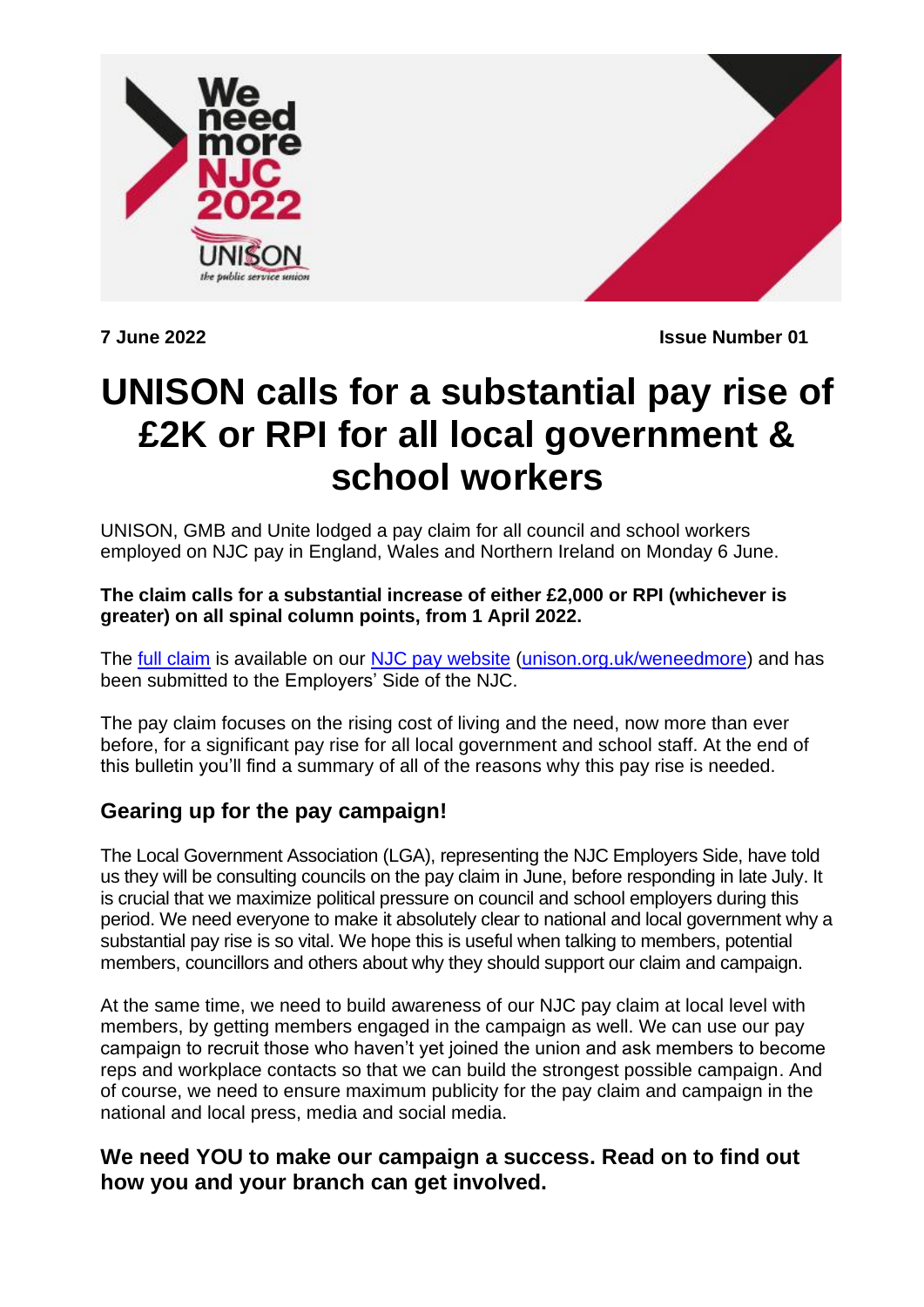## **What your branch can do to help win a decent pay rise**

To be successful we'll need everyone to get involved in this pay campaign.

UNISON is producing a wide range of resources for branches to run campaigns at a local level in support of a substantial pay rise for council and school workers. A range of materials are in production (although many are already available) and will be available for you to start using over the next month. These include:

- PowerPoint presentation for briefing activists and members in virtual meetings
- Members' leaflet
- Leaflet for use in schools
- A model motion for councils in support of our pay claim
- Model pay claims for use in academies and private contractors
- Postcards to send to your MP calling on them to support proper funding for councils so that a decent pay rise is properly funded.
- Social media/website/email ['we need more' graphics](https://medialibrary.unison.org.uk/pages/search.php?search=%21collection513&k=23cca2f295) for your campaign communications.

**Keep checking in:** Our pay campaign website [unison.org.uk/weneedmore](https://www.unison.org.uk/our-campaigns/fair-pay-now-council-school-workers/) will be updated as these resources are produced.

### **Campaign launch webinar – 7 June 2022**

As featured in last week's branch circular, UNISON is holding a pay campaign launch webinar to brief activists on this year's claim. This is taking place at 12.30pm on Tuesday 7 June 2022. You may - just about - still have time to register for this on our [UNISON](https://www.unison.org.uk/events/2022-njc-pay-webinar/)  [events page.](https://www.unison.org.uk/events/2022-njc-pay-webinar/)

If you missed the webinar – no problem – you will be able to watch a recording of the webinar. The link to the webinar recording will be circulated to branches.

### **Stay in touch with us**

We welcome any comments or ideas from branches about how to build the campaign**.**  Please email us at [NJCpay2022@unison.co.uk.](mailto:NJCpay2022@unison.co.uk)

Read on to find out about the conditions claim and the context of the claim with the summary of arguments about why a substantial pay rise is needed.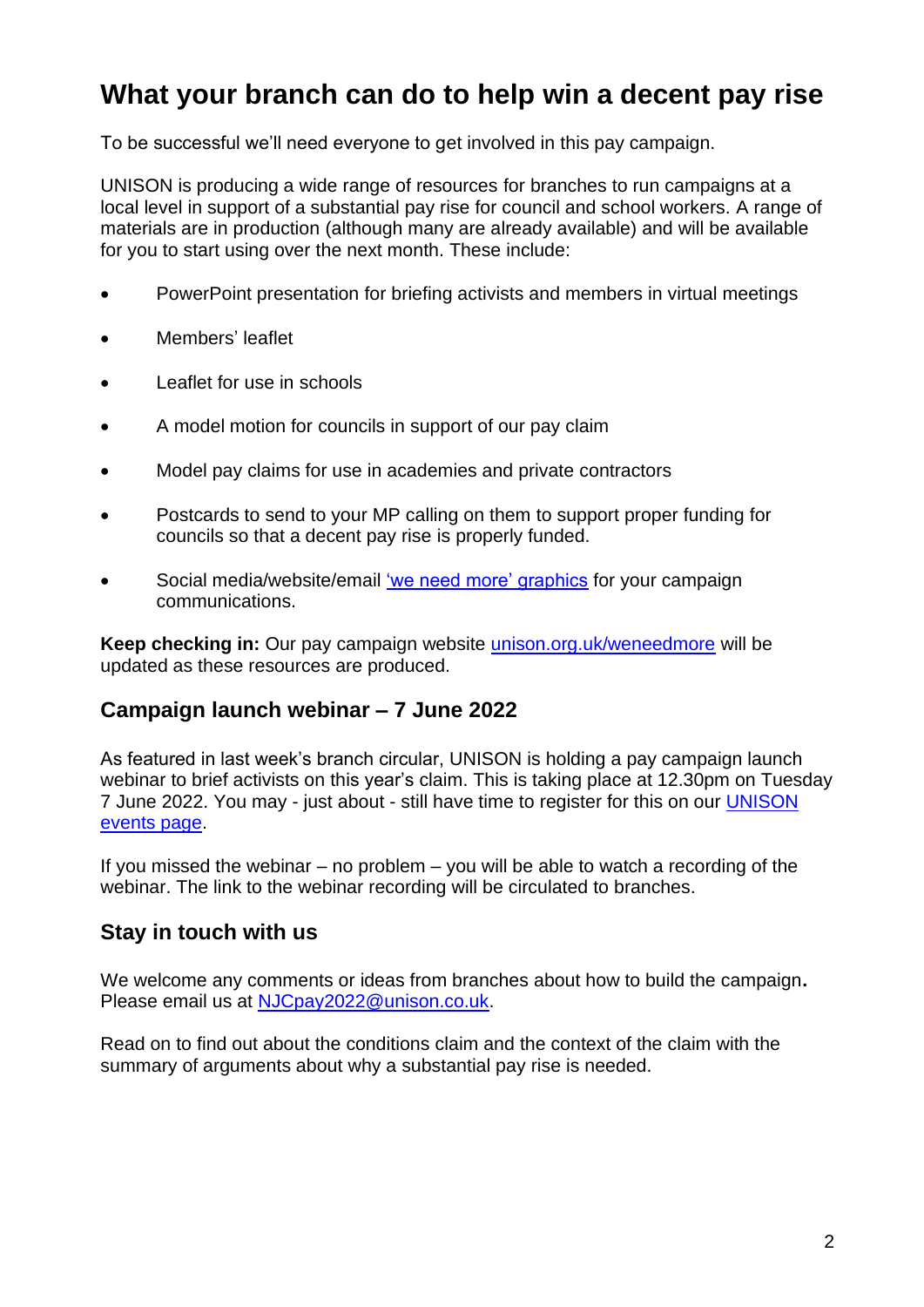# **Conditions claim**

UNISON has agreed with the other NJC trade unions that various conditions claims be included in the pay claim.

The claim calls for:

- A Covid-19 recognition payment
- A national minimum agreement on homeworking policies for all councils and the introduction of a home working allowance
- An urgent review of all mileage rates currently applying
- A review and update of NJC terms for family leave and pay
- A review of term time only contracts and consideration of retainers
- Reduction in the working week (without loss of pay) to 35 hours (34 in London) plus one additional day of annual leave

We will report more on this in a subsequent circular, but we are clear that, in line with the wishes of our members and the NJC Committee, UNISON's focus for the campaign and negotiations will be on the headline pay claim itself, with a strong and public demand for a £2,000 or RPI pay increase for all pay points.

# **Context of the claim**

Below is a summary of the key arguments made in the <u>full claim</u> for a pay rise of £2,000 or RPI (whichever is greater).

We hope that this this is useful when explaining the need for a substantial pay rise.

- Council and school workers have endured a decade of pay freezes and below average pay awards
- Local government workers have lost on average 27.5% from the value of their pay spine since 2010
- The new cost of living crisis plus a standstill on NJC conditions has devalued low pay even further
- Just over half (51%) the cost of meeting this pay claim would be recouped by the government
- Further calls to central government for new funding for pay are needed
- The TU side urges local government employers to join us in making those renewed calls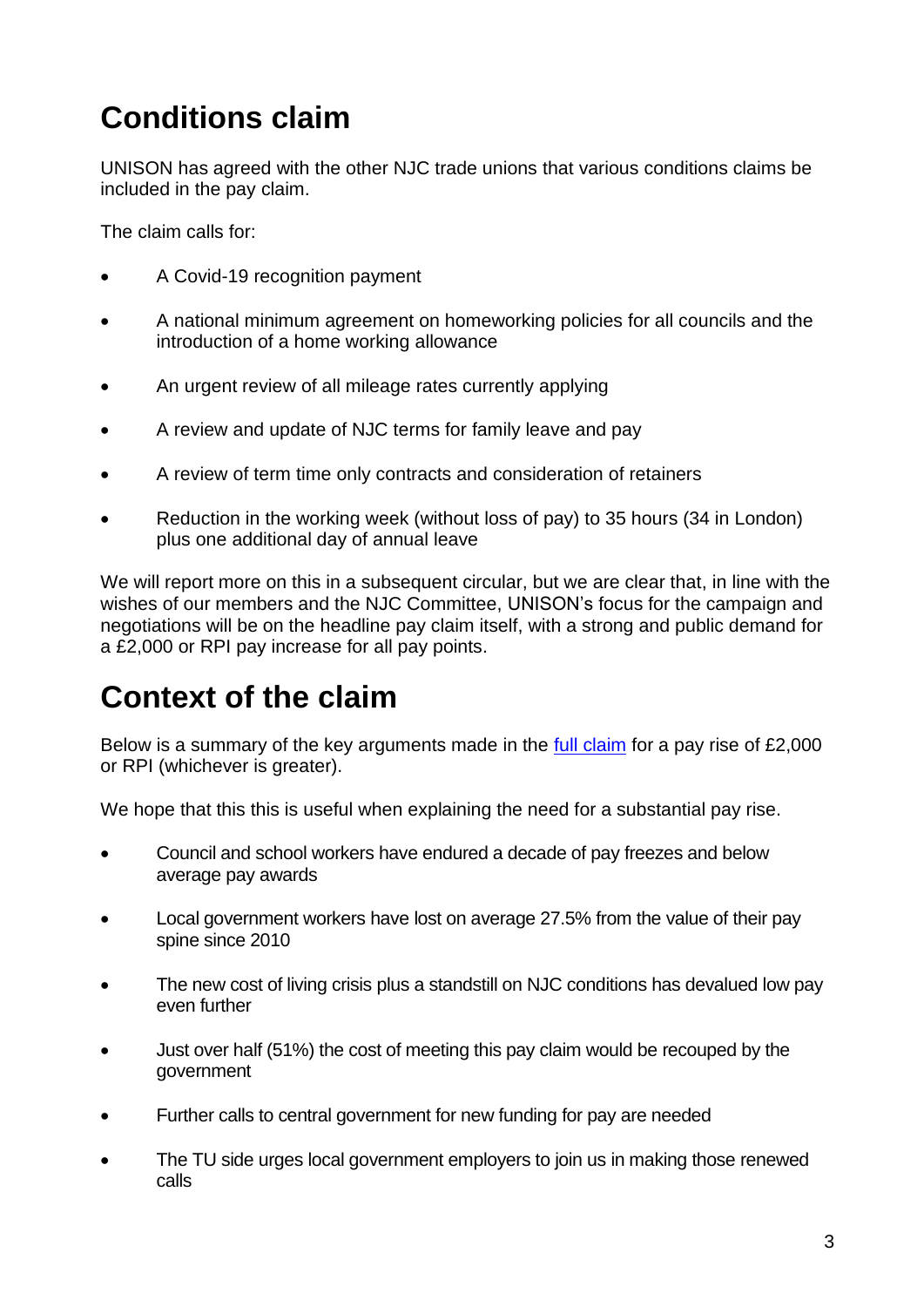### **COST OF LIVING CRISIS**

- A sharp rise in the cost of living is hitting our members hard
- They are experiencing the fastest fall in living standards since the 1950s
- Inflation is forecast to peak at over 10% this year
- Economic conditions are now unlikely to return to pre-Covid levels until at least 2024
- Support measures offered by the government are not enough

#### **ECONOMIC BACKGROUND**

- Over the past 12 years, most NJC pay points have lost a third of their value
- Many of the roles hit by this long-term low pay are those likely to be worst affected by the cost-of-living crisis
- Local government will fail to attract or retain staff if wages fall further below the cost of living
- For 10 of the last 11 years, NJC pay awards have fallen below average pay awards in other sectors
- Household debt in the UK is now rising at its fastest rate since Covid-19 began
- UK household credit card borrowing in February 2022 saw the biggest increase since records began

### **COMPARING NJC PAY**

- NJC pay points 1-3 now all fall below the £9.90 UK Foundation Living Wage rate
- NJC pay would need to rise by more than 4% each year over the next three annual pay awards to meet the expected minimum wage target by 2024
- Deleting pay points on the pay spine should always be a last resort
- The NJC should seek to create some breathing room between the legal minimum and SCP 1

### **RECRUITMENT AND RETENTION PRESSURES**

- 78% of councils are experiencing some form of recruitment and retention difficulties
- COVID-19 workforce absences have restricted the ability recruit and retain staff
- Unemployment is at a record low and local government pay is stagnating this will only make recruitment and retention harder